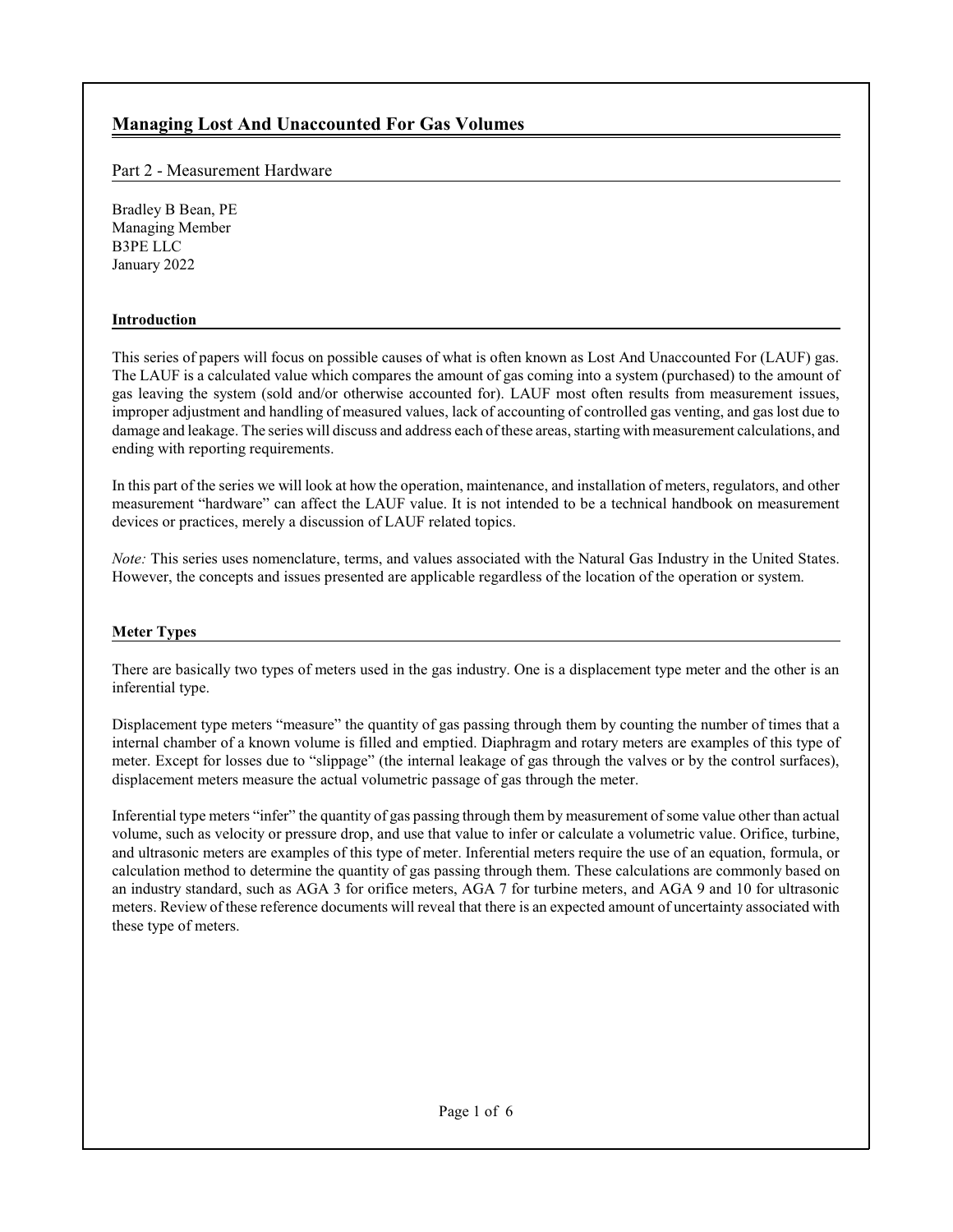### **Meter Selection**

To properly select and size a meter, the flow or demand characteristics of the downstream utilization equipment is critical. A few points to consider:

• Are there multiple appliances and equipment being served? If so, consider the likelihood that not all of the equipment may be in service at the same time (coincident). If multiple appliances or equipment may be supplied, try to determine the most likely or coincidental demand or flow rate.

• What is the range of flow rates? If the downstream demand is an "on or off" type demand then it may not be necessary to consider low flow conditions. The rangeability of some meter types are better than others. If the demand ranges from very low flow to high flow, a meter that can accurately measure the full flow range should be considered.

Inferential meters are often less accurate at very low flow rates and more accurate at higher flow rates. Displacement meters are often able to accurately measure low flow rates, but may not be able to accommodate very high flow rates that an inferential meter can. There is always a trade off when considering rangeability. Consider selecting a meter that provides the most accurate measurement at the most common or likely flow rate. As with many measurement devices, size the device so that the most common anticipated flow rate is no more than 80 percent of the capacity of the meter. However, when using this criteria, be careful that the highest anticipated flow rate is not damaging to the meter.

A smaller sized meter may often be used to measure a flow rate higher than the meter's "standard" rating by increasing the pressure in the meter, or increasing the differential across the meter. Elevated meter pressure must be compensated for with a corrector or by the use of an appropriate Fixed Pressure Measurement Factor. In the case of mechanical meters, increased differential can lead to premature wear and slowing of the meter. Consider more frequent testing for meters operating at increased differential pressures.

An improperly sized meter, or meter type used in an inappropriate application can negatively contribute to the LAUF value. In these cases, the gas is not lost, it is just not measured correctly and therefore not accounted for properly.

### **Meter Accuracy**

Meter accuracy refers to a comparison of a meter's measurement of a certain quantity of gas compared to a "reference" device's measurement of the same quantity of gas under the same conditions. Because of the slippage associated with displacement meters, and the "uncertainty" associated with inferential meters, there is always some inaccuracy in the measurement of gas flow.

In most cases, gas meters used in the US are required to have a new (going into service) accuracy of  $+/-1.0$  percent. Generally, this means that the measured volume is within +/- 1 percent of the actual volume passing through the meter. The required new accuracy of meters is established by various standards organizations. For example the ANSI B109 series of standards covers a variety of gas displacement meters, and AGA Report Number 7 covers turbine meters.

With mechanical meters, the accuracy generally decreases with age. It is usually considered acceptable for aged (coming out of service) meters to have an accuracy within  $+/-2$  percent, meaning that they are allowed to be less accurate than a new meter. The required accuracy of meters coming out of service is often established by the jurisdictional public service commission (or similar).

The implication of meter accuracy, is that LAUF should not be expected to be any better than the accuracy of the devices used to measure the gas coming into and out of the system. For example, for a system using older diaphragm meters, the LAUF should not be expected to be much better than +/- 2 percent. A value less than that is likely due to coincidence, or due to some causes contributing to the plus side and some causes contributing to the minus side ofthe LAUF equation.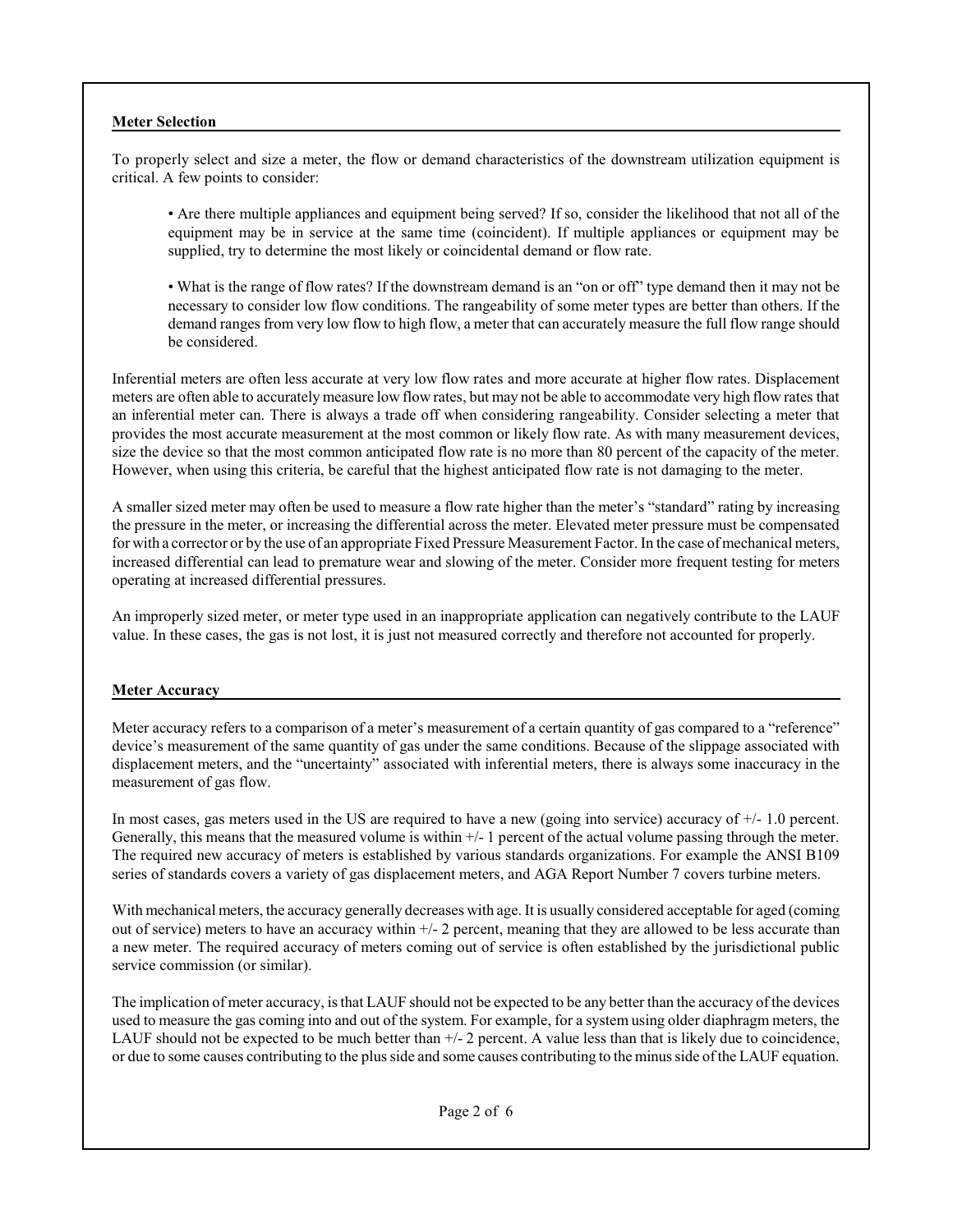### **Meter Testing**

As noted previously, the accuracy of a mechanical meter changes as the meter ages and wears. Mechanical meters tend to "slow down" with age, meaning that they under-report the quantity of gas that passes through them as they get older. This occurs due to slippage and leakage through the valve mechanisms and control surfaces, and increased friction in their moving parts.

It is recommended that each meter be tested before it is placed into service, and again upon its removal from service. However, it is not always practical to test every meter because of the shear quantity of devices involved. In these cases, meters are often "tested" under a statistical meter testing and exchange program. There are a variety of approaches to meter testing and exchange programs. In general, the process requires the removal and testing of "batches" of meters, followed by additional processing depending on the results of the tests. In this approach, it is seldom the case that all meters are actually tested either going into service or coming out of service. However, the results should be statistically similar to testing each meter individually." Data fromindividual testing or statistical testing can provide the operator with valuable information about the accuracy of the meters that it has in service. The data may yield that the meters have been left in service too long, or that the meters were removed from service too soon.

Most meter exchange programs, statistical or not, are generally based on the length of time a meter is in service. A more prudent approach might be to consider the total volume of gas measured by the meter (basically the meter mileage) when establishing exchange periods. Meters with higher mileage should be considered for exchange before meters with lower mileage, regardless of the time in service.

No matter the exchange criteria, the coming out of service accuracy (and consequently the LAUF value) can generally be improved by removing or exchanging meters at shorter periodic intervals. However, the operator should consider the benefit of improving the LAUF value versus the cost of more frequently exchanging its meters.

Since regulator delivery pressure to the meter directly affects the quality of the metered results, in addition to a meter testing and exchange program, a service/meter regulator testing and exchange program should also be considered and implemented. It is sensible for these two programs to work in parallel as companion programs.

#### **Instrumentation**

Larger capacity meters are often equipped with electronic or mechanical correction instruments (correctors). Modern correctors are largely electronic, older correctors are mechanical. In either case, these devices are susceptible to errors and malfunctions. They should be periodically tested to ensure that they are properly working, adjusted, and set-up.

Particularly important for newelectronic correctors is the reviewofthe factory settings. These values should be reviewed and revised to reflect appropriate local conditions. Common setting errors include incorrect Base Pressure or Atmospheric Pressure values. These values can be revised or corrected by the operator using manual entry methods. Additional parameters that might change with time or season, such as gas composition, compressibility, and specific gravity, should be periodically reviewed to ensure that they represent current operating conditions.

As with any device, meter correctors have certain operating ranges, accuracies, and uncertainties associated with them. Ensure that these values are within the limits, expectations, and requirements of the specific application.

Pressure gauges are often used to check regulator set pressures. These "instruments" may be either mechanical or electronic. In either case the gauge must be periodically checked and calibrated to ensure accurate measurement of regulator set pressures, and thus delivery and metering pressures.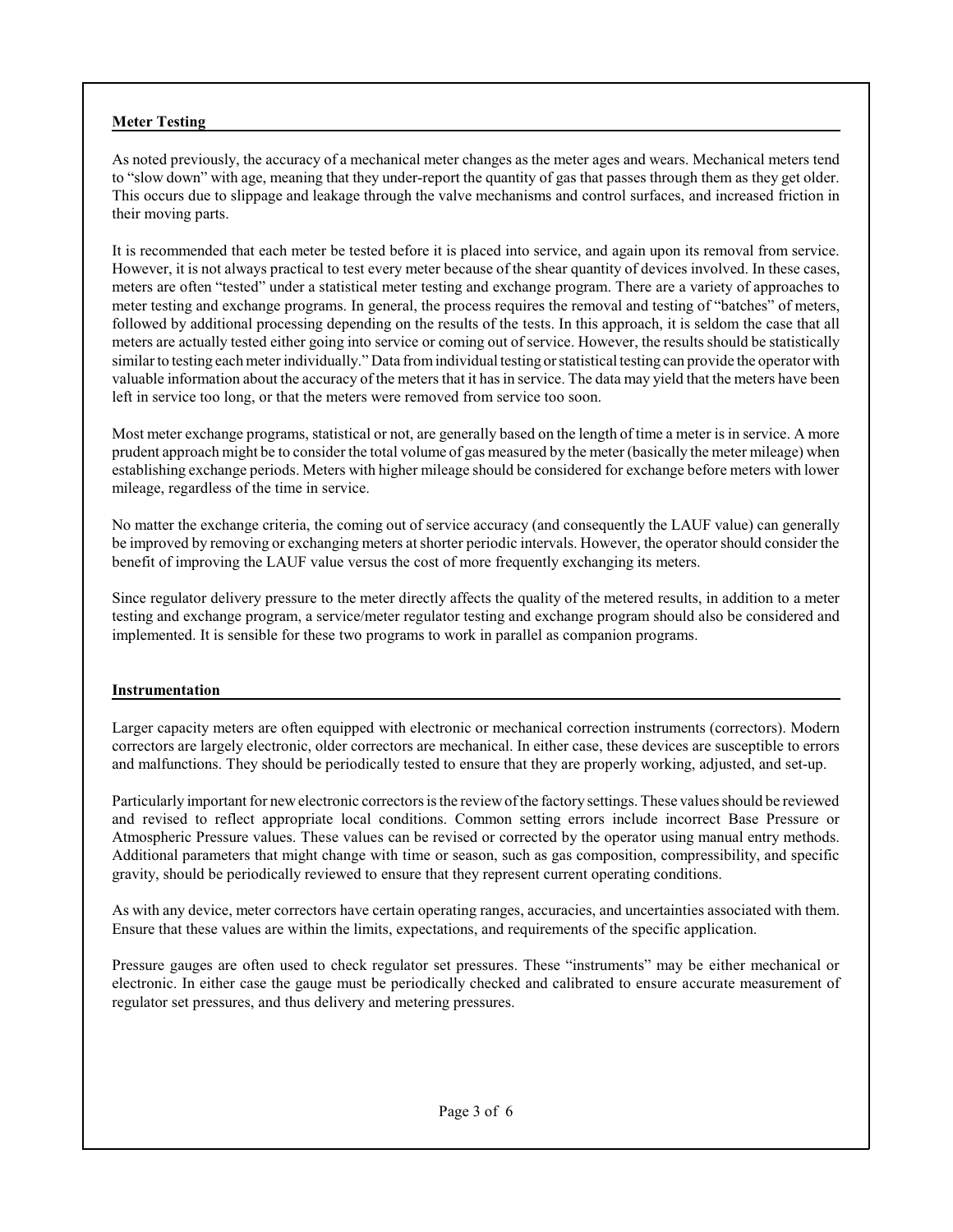Electronic pressure gauges are now quite common. They often have very good pressure accuracy ratings, although this accuracy can be greatly affected by the temperature of the environment that the gauge is operating in. Higher quality electronic pressure gauges have temperature compensation algorithms that correct for this behavior. However even when the temperature is compensated, they will have an allowable operating temperature range for accuracy. Be sure to use a gauge with an appropriate operating temperature range.

The issue of Atmospheric Pressure (local barometric pressure) also plays a role in electronic pressure measurement. Barometric pressure is naturally compensated for in the design ofmechanical gauges. Barometric pressure is not naturally compensated for in electronic gauges. In higher quality electronic gauges, a "zero" function is provided to compensate for varying barometric pressure. When this feature is available, the gauge should always be zeroed before using.

When using either type of gauge to measure a pressure value, use a gauge appropriate for the application. Use a gauge where the anticipated pressure value is within 20 to 80 percent of the gauge's full range. In other words it would not be advised to use a 100 Psig range gauge to measure pressures less than 20 Psig or over 80 Psig. Although in these cases the gauge will report a value, the value is not necessarily valid or accurate.

An inaccurate, uncalibrated, or inappropriately ranged instrument can negatively contribute to the LAUF value.

# **Regulator Selection**

To reemphasize, the quantity of gas passing through a meter is directly affected by the pressure inside the meter. Except for "line-pressure" meters, that pressure is usually controlled by a pressure reducing regulator directly upstream of the meter. The quality and accuracy of this regulator directly affects the quality of measurement. Line pressure meters do not have a regulator directly upstream of the meter. In these cases, the pressure in the meter fluctuates up and down as the supplying system fluctuates.

For measurement purposes, the upstream regulator should be able to maintain the set pressure with minimal "droop" or "boost". Droop refers to a drop in regulator outlet pressure compared to the set pressure. In regulators susceptible to droop, the droop value increases as flow increases. Boost refers to an increase in regulator outlet pressure compared to the set pressure. This usually occurs as the flow is rapidly reduced from a higher rate to a lower rate. Since boost generally occurs at low or no flow, it does not affect the quality of measurement as much as droop does. Some manufacturers publish this information, others do not. If the information is not published, consider another model, or if practical, perform in-house testing to determine the ability of the regulator to hold its set pressure under a range of flow conditions.

For measurement purposes, the regulator should be installed as near to the meter as practical. For gas to move along a pipe, a pressure drop must exist. In other words, gas moves from higher pressure to lower pressure. Intrinsically, the pressure at the meter will always be less than the outlet pressure of the regulator due to the pressure drop required to move the gas from the regulator to the meter. The closer the regulator or regulator sense point is to the meter, the closer the pressure in the meter will be to the outlet, and presumably the set pressure, of the regulator. Realize that the pressure in the meter will never be exactly the same as the regulator set or outlet pressure.

As with many devices, the service/meter regulator should be sized so that the anticipated operating range falls within about 20 to 80 percent of the capacity of the regulator. In many measurement cases, the required operating range of the regulator is from zero or near zero flow to some maximum flow rate. The regulator should be sized so that the most anticipated flow rate falls within the 20 to 80 percent range, while ensuring that the maximum anticipated flow rate can also be accommodated. This will ensure that the customer can be adequately supplied under full flow conditions, and that the most accurate measurement will occur under the most common flow conditions.

An improperly sized regulator, or a regulator type used in a inappropriate application, can negatively contribute to the LAUF value. Similar to meter selection, the gas is not lost, it is just not measured correctly and therefore not accounted for properly.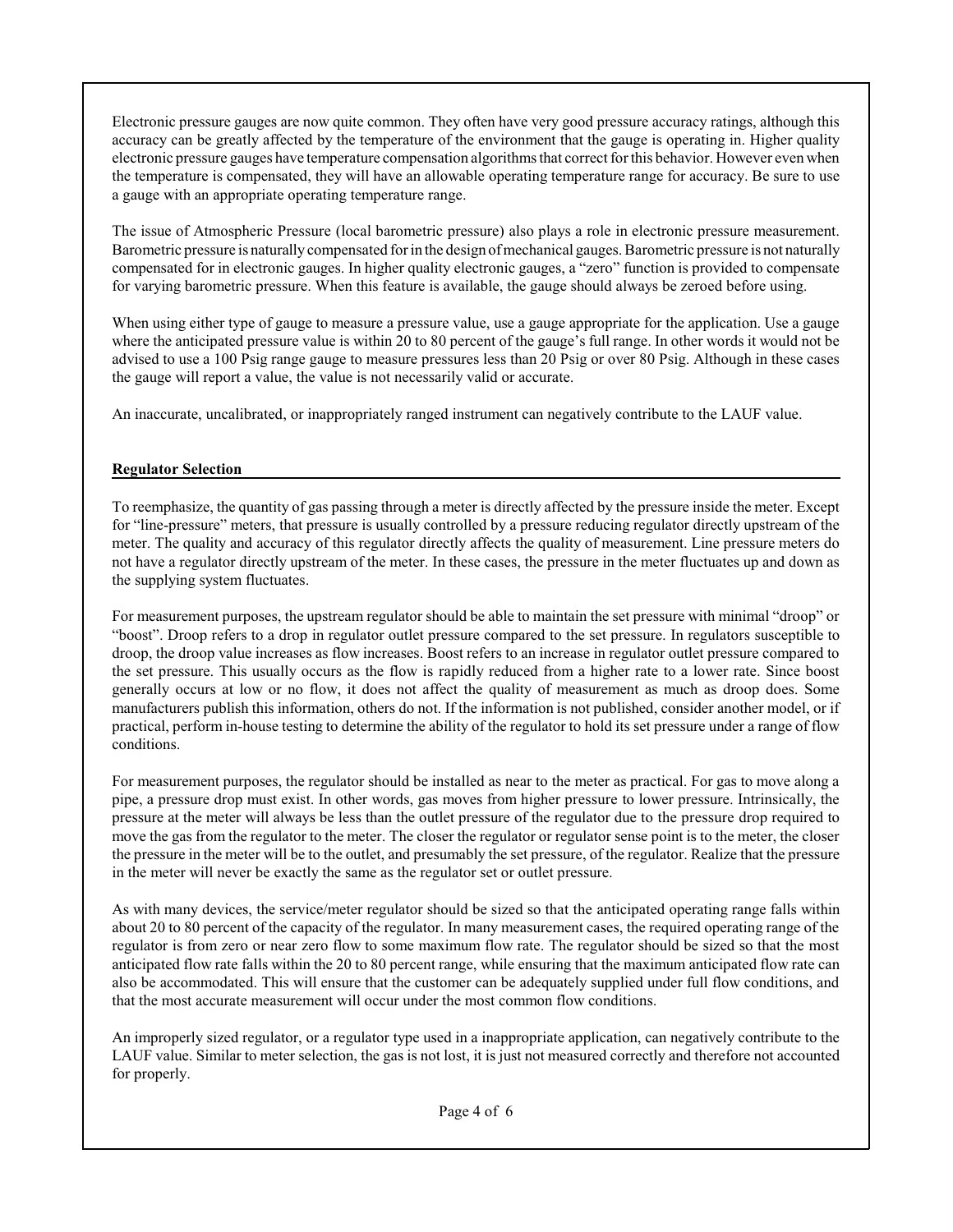### **Regulator Adjustment**

From a measurement viewpoint the purpose of the regulator is to maintain a consistent pressure in the meter. Remember that the quantity of gas measured by a meter is directly affected by the absolute pressure within the meter. It is critical that the pressure supplied by the regulator is consistent, and accurately set.

For some regulators it is common for the outlet pressure of a regulator to reduce or droop under flowing conditions. This is often caused by fundamental characteristics of the regulator which cannot necessarily be changed. However, in many cases this condition can be corrected for by setting the regulator outlet pressure under anticipated flow conditions. The most common reason for a low regulator outlet pressure under flowing conditions, is adjustment of the regulator set pressure under no-flow conditions.

It is best to adjust a regulator's set pressure under anticipated flow conditions, but thisis not always possible or practical. When this cannot be done, it is critical to have at least some flow through the regulator when the set pressure is being adjusted. When it is not possible to develop flow for adjusting the regulator by operating the downstream equipment, some gas will need to be vented. Although this vented gas is lost, it does not necessarily need to be considered as unaccounted for. If the details of the venting process are known, along with the duration of the venting, an estimate of the vented gas can be made and accounted for.

It is prudent to periodically review and audit the set pressure of your service/meter regulators, especially for elevated Delivery Pressure meters. It would be prudent to periodically sample and check set/delivery pressures of all service regulators. Perhaps this should or could be done at the same time and frequency as meter testing and exchanges.

An improperly adjusted regulator can contribute negatively to the LAUF value. In this case, the gas is not lost, it is not measured correctly and therefore not accounted for properly.

### **Line Pressure Meters**

Sometimes a meter is installed without an immediate upstream regulator. These installations are often referred to as line pressure meters. This type of installation is most often found on large volume customers where the increased pressure allows additional capacity through a meter, or allows an elevated delivery pressure to the customer.

The only way to ensure accurate measurement for a line pressure meter installation is to install a pressure corrector or instrument on the meter. Because of the lack of immediate upstream pressure regulation, the pressure in the meter varies. Varying pressure cannot be accurately accounted for by a static pressure correction factor.

A line pressure meter without a corrector will contribute negatively to the LAUF value. Lack of a corrector does not result in lost gas, it merely results in incorrect measurement and therefore the gas passing through the meter is not accounted for properly.

#### **Summary**

In Part 1 of this series we discussed the many adjustments and corrections that can be applied to measured volumes to more accurately report the measured values. In this Part 2 of the series, we looked at how the devices that report those values can affect LAUF. Fromthat perspective, it seems that it would be difficult to expect a LAUF value to be any better than the best accuracy of the hardware and devices being used to measure the gas. It would be unreasonable to expect the LAUF to be any better than +/- 1.0 percent for systems with largely newly installed meters, or perhaps no better than +/- 2.0 percent for systems with predominately older meters.